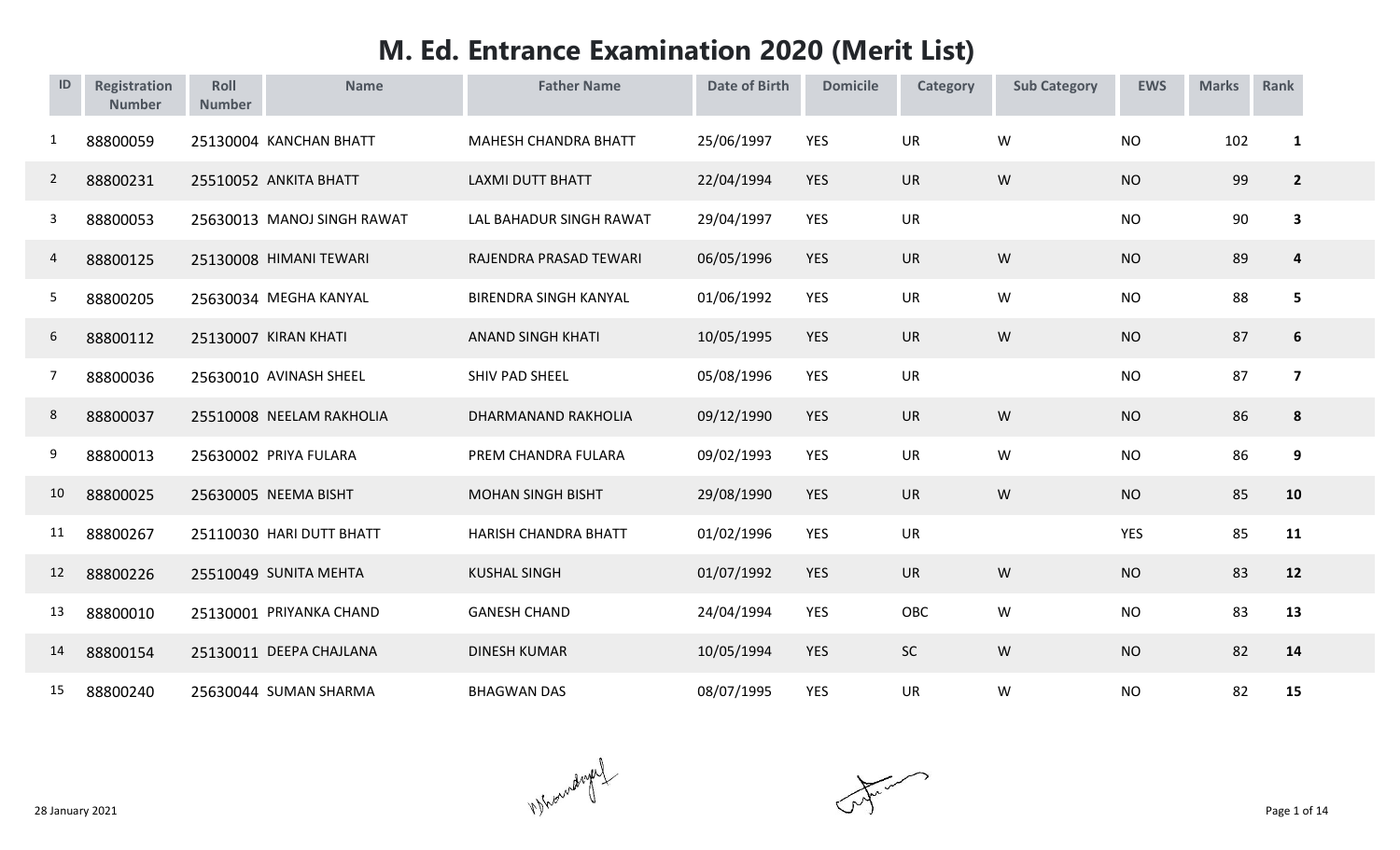| ID | <b>Registration</b><br><b>Number</b> | Roll<br><b>Number</b> | <b>Name</b>                                            | <b>Father Name</b>          | <b>Date of Birth</b> | <b>Domicile</b> | Category  | <b>Sub Category</b> | <b>EWS</b> | <b>Marks</b> | Rank |
|----|--------------------------------------|-----------------------|--------------------------------------------------------|-----------------------------|----------------------|-----------------|-----------|---------------------|------------|--------------|------|
| 16 | 88800248                             |                       | 26630037 ANCHAL GABA                                   | YOGESH KUMAR GABA           | 03/11/1998           | <b>YES</b>      | <b>UR</b> | W                   | <b>NO</b>  | 81           | 16   |
| 17 | 88800088                             |                       | 25510023 SONI RAUTELA                                  | MOHAN SINGH RAUTELA         | 15/12/1996           | YES             | UR        | W                   | <b>NO</b>  | 80           | 17   |
| 18 | 88800080                             |                       | 25510019 VEDIKA PANDEY                                 | <b>GIRISH CHADRA PANDEY</b> | 01/03/1997           | <b>YES</b>      | <b>UR</b> | W                   | <b>NO</b>  | 80           | 18   |
| 19 | 88800241                             |                       | 25630045 SAKSHI KUNCHHAL                               | NAND KISHOR KUNCHHAL        | 28/04/1990           | YES             | UR        | W                   | <b>NO</b>  | 79           | 19   |
| 20 | 88800058                             |                       | 25110003 JAGDISH SINGH                                 | <b>BHIM SINGH</b>           | 16/07/1992           | <b>YES</b>      | UR        |                     | <b>NO</b>  | 78           | 20   |
| 21 | 88800250                             |                       | 25110024 MAMTA MAHRA                                   | <b>JAGAT SINGH MAHRA</b>    | 27/07/1993           | YES             | UR        | W                   | <b>YES</b> | 77           | 21   |
| 22 | 88800078                             |                       | 26610009 BHAGYASHRI                                    | <b>ASHOK SINGH RANA</b>     | 10/08/1996           | <b>YES</b>      | ST        | W                   | <b>NO</b>  | 77           | 22   |
| 23 | 88800132                             |                       | 25110013 POOJA JOSHI                                   | SHANKAR DATT JOSHI          | 04/05/1998           | YES             | <b>UR</b> | W                   | <b>NO</b>  | 77           | 23   |
| 24 | 88800195                             |                       | 26630028 BHANU PRAKASH CHANDOLA UMESH CHANDRA CHANDOLA |                             | 18/12/1986           | <b>YES</b>      | <b>UR</b> |                     | <b>NO</b>  | 76           | 24   |
| 25 | 88800194                             |                       | 26630027 HIMANSHU                                      | <b>KEVAL KRISHNA</b>        | 09/12/1987           | YES             | UR        |                     | <b>NO</b>  | 76           | 25   |
| 26 | 88800103                             |                       | 26630014 KOMALPREET KAUR                               | <b>BALWINDER SINGH</b>      | 05/01/1994           | <b>NO</b>       | <b>UR</b> | W                   | <b>NO</b>  | 76           | 26   |
| 27 | 88800135                             |                       | 25510032 YOGESH JOSHI                                  | <b>LALMANI JOSHI</b>        | 10/05/1995           | <b>YES</b>      | OBC       |                     | <b>NO</b>  | 76           | 27   |
| 28 | 88800023                             | 25630004 KM JYOTI     |                                                        | <b>BRIJ MOHAN</b>           | 11/06/1996           | <b>YES</b>      | SC        | W                   | <b>NO</b>  | 76           | 28   |
| 29 | 88800046                             |                       | 25130002 HARSHI PANT                                   | JEEWAN CHANDRA PANT         | 23/10/1997           | <b>YES</b>      | <b>UR</b> | W                   | <b>NO</b>  | 76           | 29   |
| 30 | 88800208                             |                       | 25130015 NEELU KANDPAL                                 | MOHAN CHANDRA KANDPAL       | 07/06/1987           | <b>YES</b>      | <b>UR</b> | W                   | <b>NO</b>  | 75           | 30   |
| 31 | 88800064                             |                       | 25630017 PRANJALI JOSHI                                | MOHAN CHANDRA JOSHI         | 20/03/1994           | YES             | <b>UR</b> | W                   | <b>NO</b>  | 75           | 31   |
| 32 | 88800163                             |                       | 25630027 PALLAVI KORANGA                               | <b>DHAN SINGH KORANGA</b>   | 04/07/1994           | <b>YES</b>      | UR        | ${\sf W}$           | <b>NO</b>  | 75           | 32   |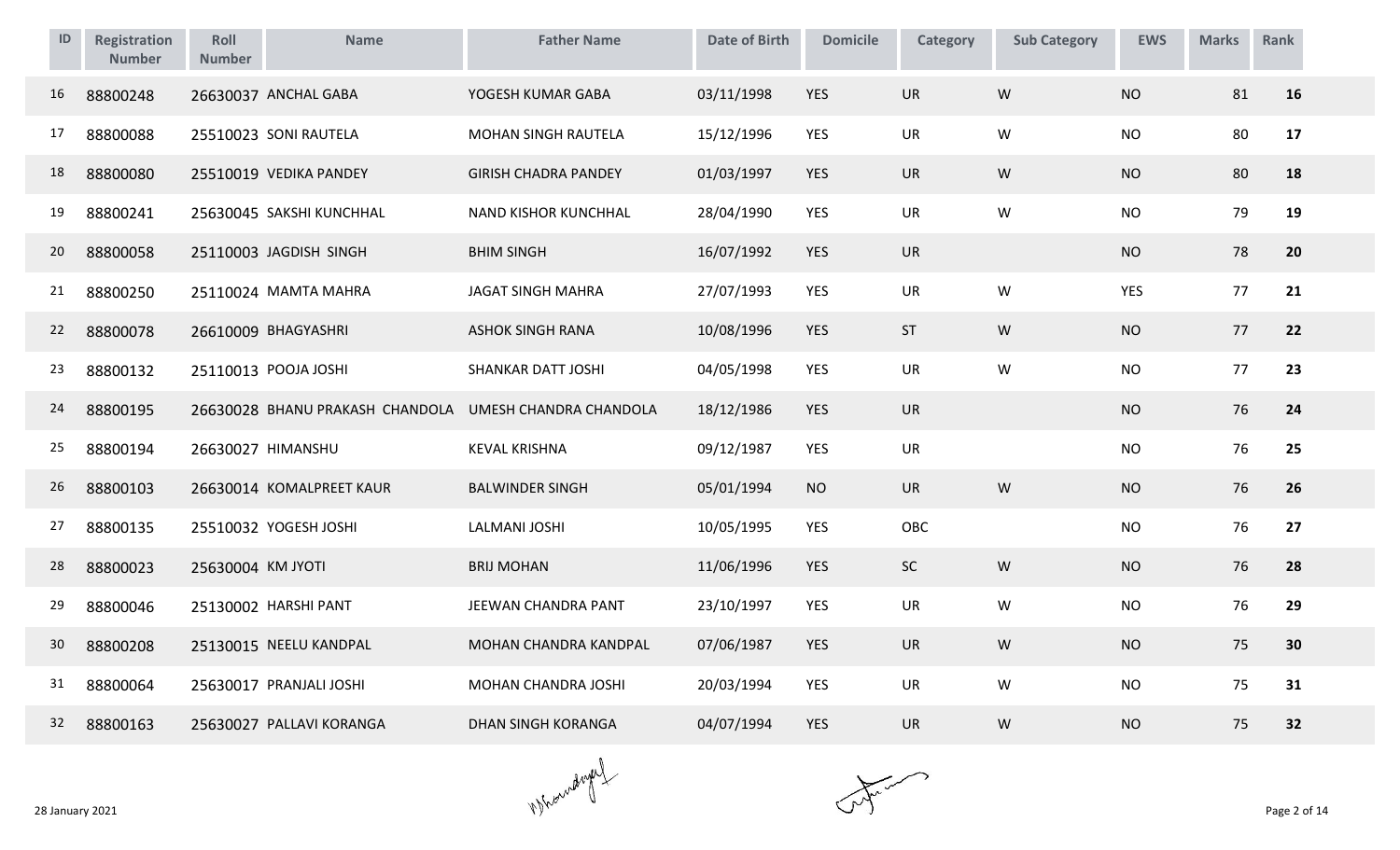| ID | <b>Registration</b><br><b>Number</b> | Roll<br><b>Number</b> | <b>Name</b>                    | <b>Father Name</b>       | <b>Date of Birth</b> | <b>Domicile</b> | Category   | <b>Sub Category</b> | <b>EWS</b> | <b>Marks</b> | Rank |
|----|--------------------------------------|-----------------------|--------------------------------|--------------------------|----------------------|-----------------|------------|---------------------|------------|--------------|------|
| 33 | 88800062                             |                       | 25630016 MONIKA BISHT          | <b>BHEEM SINGH BISHT</b> | 08/08/1994           | <b>YES</b>      | <b>UR</b>  | W                   | <b>NO</b>  | 75           | 33   |
| 34 | 88800028                             |                       | 25630007 HEMLATA MASIWAL       | BHUWAN CHANDRA MASIWAL   | 02/07/1995           | <b>YES</b>      | <b>UR</b>  | W                   | <b>NO</b>  | 75           | 34   |
| 35 | 88800153                             | 25130010 KALPANA      |                                | PRAKASH CHANDRA          | 08/05/1993           | <b>YES</b>      | <b>UR</b>  | W                   | <b>NO</b>  | 74           | 35   |
| 36 | 88800138                             |                       | 25520005 INSHA SAYYED          | ZAFAR MIAN               | 09/10/1993           | <b>YES</b>      | <b>UR</b>  | W                   | <b>NO</b>  | 74           | 36   |
| 37 | 88800220                             |                       | 26630033 PRIYANKA PATHAK       | PRAKASH CHANDRA PATHAK   | 06/09/1994           | <b>YES</b>      | <b>UR</b>  | W                   | <b>NO</b>  | 74           | 37   |
| 38 | 88800190                             | 25630033 NIDHI SATI   |                                | <b>NARAYAN DUTT</b>      | 06/09/1992           | <b>YES</b>      | <b>UR</b>  | W                   | <b>NO</b>  | 73           | 38   |
| 39 | 88800185                             |                       | 26630026 DEEKSHA BHATT         | HARISH CHANDRA BHATT     | 01/06/1993           | <b>YES</b>      | UR         | W                   | YES        | 73           | 39   |
| 40 | 88800157                             |                       | 25510038 MONIKA BORA           | <b>GUSAI SINGH BORA</b>  | 20/06/1994           | <b>YES</b>      | OBC        | W                   | <b>NO</b>  | 73           | 40   |
| 41 | 88800051                             |                       | 25630012 CHANDRA SHARMA        | MAHESH CHANDRA SHARMA    | 01/08/1994           | <b>YES</b>      | <b>UR</b>  | W                   | <b>NO</b>  | 73           | 41   |
| 42 | 88800061                             |                       | 25630015 MANJU CHILWAL         | KISHAN SINGH CHILWAL     | 08/06/1995           | <b>YES</b>      | <b>UR</b>  | W                   | <b>NO</b>  | 73           | 42   |
| 43 | 88800143                             |                       | 25110016 SAVITA PANDEY         | PRAKASH CHANDRA PANDEY   | 18/02/1990           | <b>YES</b>      | UR         | W                   | <b>NO</b>  | 72           | 43   |
| 44 | 88800006                             |                       | 25110001 RAMESH CHANDRA PANDEY | POORNANAND PANDEY        | 23/02/1992           | <b>YES</b>      | <b>UR</b>  |                     | <b>YES</b> | 72           | 44   |
| 45 | 88800146                             | 25130009 PUSHPA       |                                | <b>DALEEP RAM</b>        | 12/06/1992           | <b>YES</b>      | SC         | W                   | <b>NO</b>  | 72           | 45   |
| 46 | 88800057                             |                       | 25510014 VISHAKHA PANT         | <b>LD PANT</b>           | 29/06/1993           | <b>YES</b>      | <b>UR</b>  | W                   | <b>NO</b>  | 72           | 46   |
| 47 | 88800087                             |                       | 26610011 LALITA VISHWAKARMA    | PUSHKAR RAM VISHWAKARMA  | 10/08/1994           | <b>YES</b>      | SC         | W                   | <b>NO</b>  | 72           | 47   |
| 48 | 88800070                             |                       | 26610006 PURNIMA RANI          | <b>RAMESH RAWAT</b>      | 20/03/1996           | <b>YES</b>      | <b>UR</b>  | W                   | <b>NO</b>  | 72           | 48   |
| 49 | 88800106                             |                       | 25630021 PRACHI VERMA          | <b>SURESH VERMA</b>      | 09/04/1999           | <b>YES</b>      | <b>OBC</b> | W                   | <b>NO</b>  | 72           | 49   |

 $\mathcal{N}$  and  $\mathcal{N}$  are 3 of 14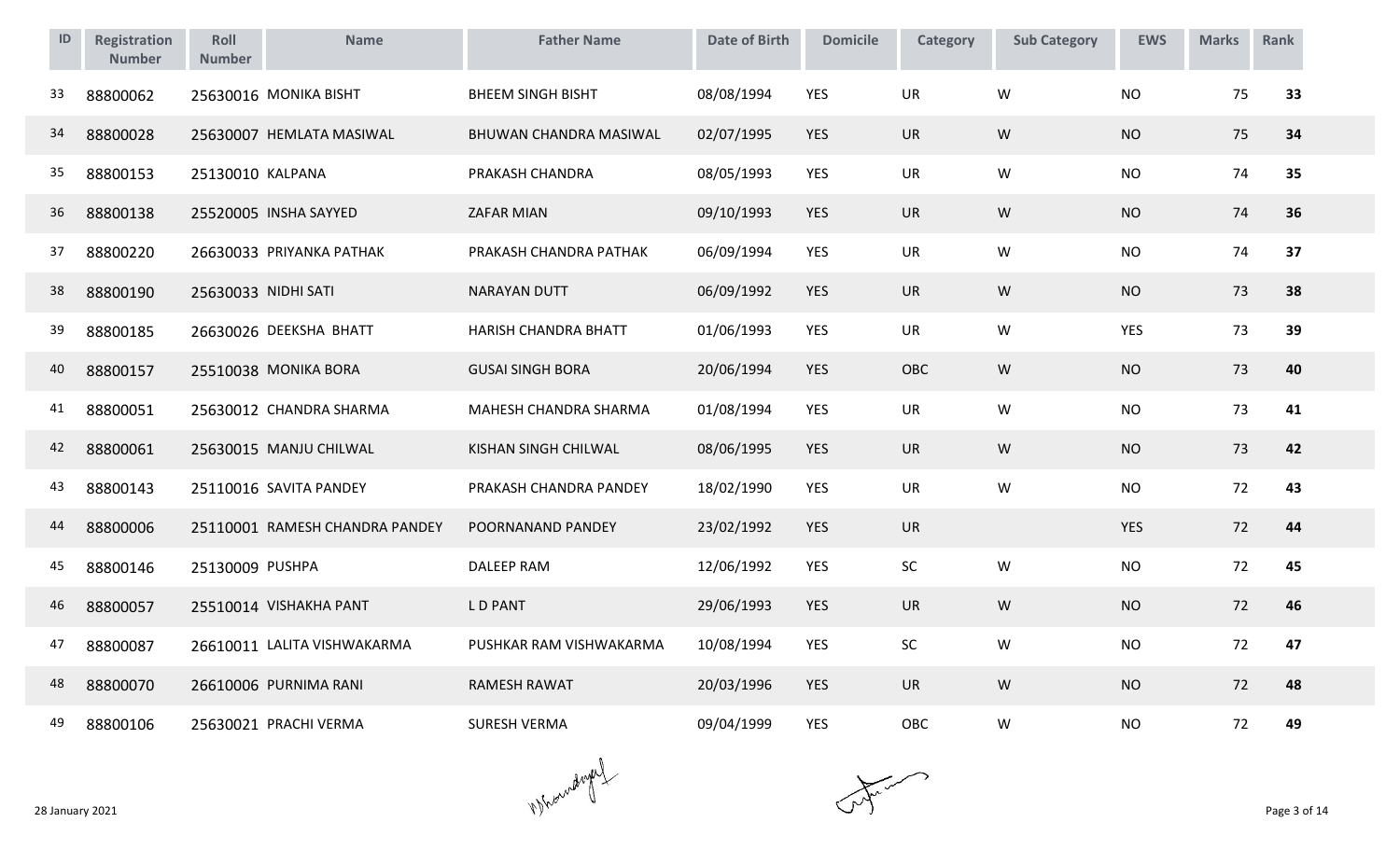| ID | <b>Registration</b><br><b>Number</b> | Roll<br><b>Number</b> | <b>Name</b>                    | <b>Father Name</b>       | <b>Date of Birth</b> | <b>Domicile</b> | <b>Category</b> | <b>Sub Category</b> | <b>EWS</b> | <b>Marks</b> | Rank |
|----|--------------------------------------|-----------------------|--------------------------------|--------------------------|----------------------|-----------------|-----------------|---------------------|------------|--------------|------|
| 50 | 88800110                             |                       | 25130006 SWAPNIL SHANKHDHAR    | PRADEEP KUMAR SHARMA     | 28/04/1986           | <b>NO</b>       | <b>UR</b>       | W                   | <b>NO</b>  | 71           | 50   |
| 51 | 88800228                             |                       | 25510051 DEEPAK KUMAR          | <b>MOHAN RAM</b>         | 06/08/1987           | <b>YES</b>      | SC              |                     | <b>NO</b>  | 71           | 51   |
| 52 | 88800054                             |                       | 25630014 REETIKA TARAGI        | KRIPAL SINGH TARAGI      | 09/09/1994           | <b>YES</b>      | <b>UR</b>       | W                   | <b>NO</b>  | 71           | 52   |
| 53 | 88800265                             |                       | 25130016 YOGESH CHANDRA LOHANI | BHUWAN CHANDRA LOHANI    | 25/02/1995           | YES             | <b>UR</b>       |                     | <b>NO</b>  | 71           | 53   |
| 54 | 88800171                             |                       | 26630024 GITIKA PATHAK         | PRAKASH CHANDRA PATHAK   | 05/06/1996           | YES             | <b>UR</b>       | W                   | <b>NO</b>  | 71           | 54   |
| 55 | 88800159                             |                       | 25510039 DINESH KUMAR PATEL    | RAM ABHILASH PATEL       | 15/11/1988           | <b>NO</b>       | <b>UR</b>       |                     | <b>NO</b>  | 70           | 55   |
| 56 | 88800020                             |                       | 25630003 NEETU BISHT           | NARENDRA SINGH BISHT     | 29/01/1993           | <b>YES</b>      | <b>UR</b>       | W                   | <b>NO</b>  | 70           | 56   |
| 57 | 88800002                             |                       | 25630001 NEHA PANDEY           | <b>D D PANDEY</b>        | 11/03/1993           | <b>YES</b>      | <b>UR</b>       | W                   | <b>NO</b>  | 70           | 57   |
| 58 | 88800003                             |                       | 26630001 PREETI CHAUBEY        | DEEPAK CHANDRA CHAUBEY   | 21/03/1993           | <b>YES</b>      | <b>UR</b>       | W                   | <b>NO</b>  | 70           | 58   |
| 59 | 88800204                             |                       | 25110022 VIJAY KUMAR GOSWAMI   | KAILASH NATH GOSWAMI     | 02/05/1997           | <b>YES</b>      | OBC             |                     | <b>NO</b>  | 70           | 59   |
| 60 | 88800032                             |                       | 26630007 PRAGYA SUNDRIYAL      | PREMCHAND SUNDRIYAL      | 02/09/1997           | <b>YES</b>      | <b>UR</b>       | ${\sf W}$           | <b>NO</b>  | 70           | 60   |
| 61 | 88800095                             |                       | 26610012 REETA DEVI MALLICK    | <b>KRISHAN KANT DUTT</b> | 04/10/1980           | <b>YES</b>      | SC              | ${\sf W}$           | <b>NO</b>  | 69           | 61   |
| 62 | 88800251                             |                       | 25510058 CHANDAN PRAKASH       | <b>DHANI RAM</b>         | 25/05/1987           | YES             | SC              |                     | <b>NO</b>  | 69           | 62   |
| 63 | 88800083                             |                       | 25130005 MANDEEP KUMAR TAMTA   | <b>DIWAN RAM TAMTA</b>   | 08/08/1987           | <b>YES</b>      | SC              |                     | <b>NO</b>  | 69           | 63   |
| 64 | 88800270                             |                       | 25130018 NEERAJ DHAMI          | RAJENDRA SINGH DHAMI     | 25/02/1989           | <b>YES</b>      | <b>UR</b>       |                     | <b>NO</b>  | 69           | 64   |
| 65 | 88800105                             |                       | 26610013 NIGHAT ASLAM          | <b>MOHD ASLAM</b>        | 04/05/1992           | <b>YES</b>      | <b>UR</b>       | W                   | <b>NO</b>  | 69           | 65   |
| 66 | 88800244                             |                       | 25120001 YOGESH CHANDRA        | <b>GOPAL DUTT</b>        | 20/10/1994           | <b>YES</b>      | <b>UR</b>       |                     | <b>NO</b>  | 69           | 66   |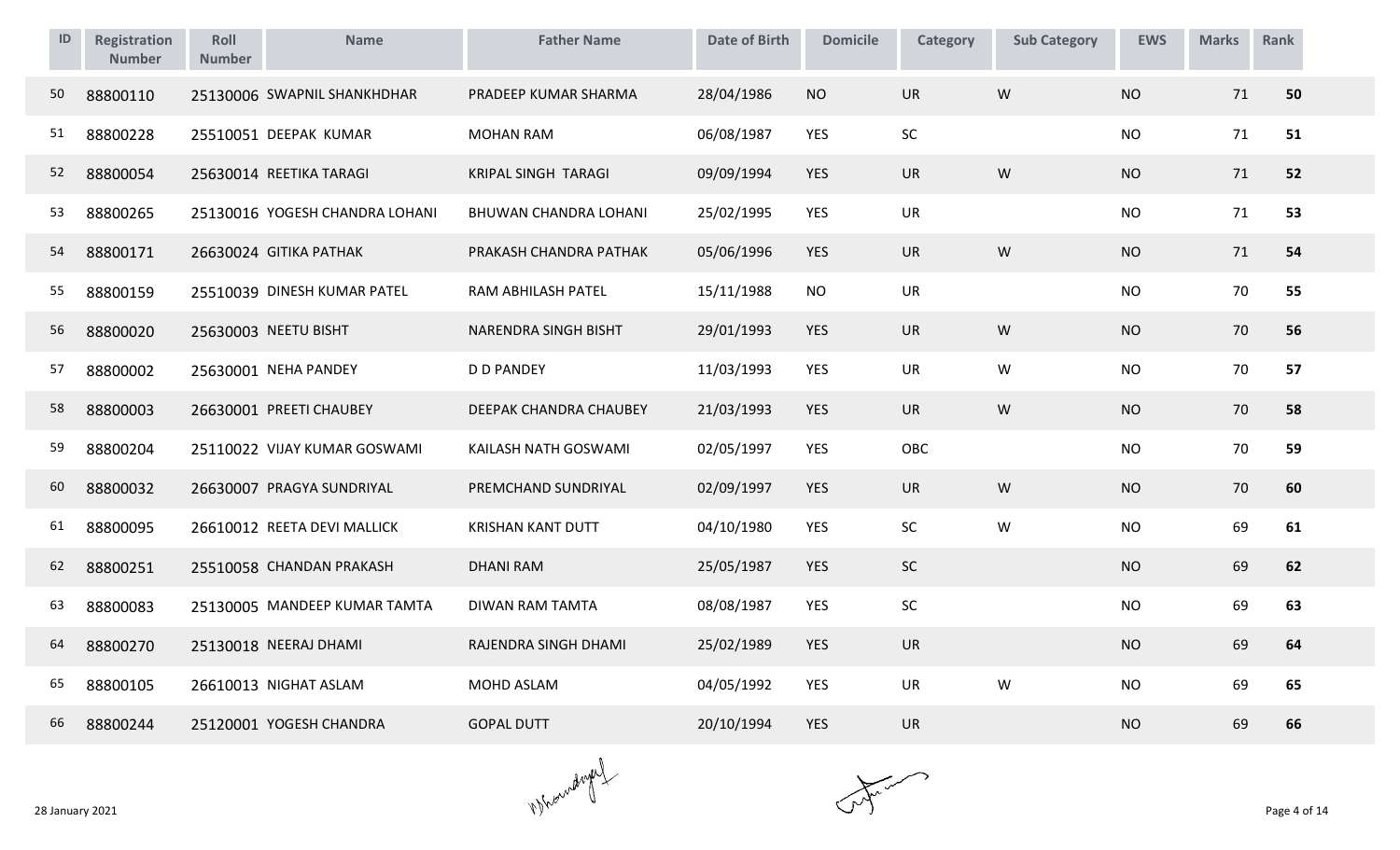| ID | Registration<br><b>Number</b> | Roll<br><b>Number</b> | <b>Name</b>               | <b>Father Name</b>            | <b>Date of Birth</b> | <b>Domicile</b> | Category   | <b>Sub Category</b> | <b>EWS</b> | <b>Marks</b> | Rank |
|----|-------------------------------|-----------------------|---------------------------|-------------------------------|----------------------|-----------------|------------|---------------------|------------|--------------|------|
| 67 | 88800177                      | 25510041 ARCHANA      |                           | <b>MAHESH CHANDRA</b>         | 13/05/1996           | <b>YES</b>      | <b>SC</b>  | W                   | <b>NO</b>  | 69           | 67   |
| 68 | 88800216                      |                       | 25630038 KAVITA KORANGA   | PRAVIN SINGH KORANGA          | 24/02/1991           | <b>YES</b>      | <b>UR</b>  | W                   | <b>NO</b>  | 68           | 68   |
| 69 | 88800133                      |                       | 26630022 ANKITA SAHA      | PRADEEP SAHA                  | 09/12/1995           | <b>YES</b>      | <b>UR</b>  | W                   | <b>NO</b>  | 68           | 69   |
| 70 | 88800118                      |                       | 25510028 RAVI VERMA       | SAHAJ RAM VERMA               | 19/02/1996           | <b>YES</b>      | <b>UR</b>  |                     | <b>NO</b>  | 68           | 70   |
| 71 | 88800034                      | 26610001 RANI DEVI    |                           | <b>RAM PAL</b>                | 15/06/1986           | <b>YES</b>      | SC         | W                   | <b>NO</b>  | 67           | 71   |
| 72 | 88800089                      |                       | 25630019 ANNU BISHT       | LATE VIRENDRA SINGH BISHT     | 15/02/1990           | <b>YES</b>      | <b>UR</b>  | W                   | <b>YES</b> | 67           | 72   |
| 73 | 88800148                      |                       | 25510036 BABYNA TABSSUM   | <b>MUKHTAR HUSAIN</b>         | 15/05/1990           | <b>YES</b>      | <b>OBC</b> | W                   | <b>NO</b>  | 67           | 73   |
| 74 | 88800014                      |                       | 25110002 BINOD KUMAR ARYA | <b>BAHADUR RAM ARYA</b>       | 23/06/1990           | <b>YES</b>      | SC         |                     | <b>NO</b>  | 67           | 74   |
| 75 | 88800030                      |                       | 26630006 JYOTI BAIDHYA    | SHREEPAD BAIDHYA              | 13/06/1994           | <b>YES</b>      | UR         | W                   | <b>NO</b>  | 67           | 75   |
| 76 | 88800264                      |                       | 25630049 POOJA BUGHANI    | <b>GIRISH CHANDRA BUGHANI</b> | 17/06/1995           | <b>YES</b>      | <b>UR</b>  | W                   | <b>NO</b>  | 67           | 76   |
| 77 | 88800081                      | 26610010 SAIF ALI     |                           | <b>FARIYAD SHAH</b>           | 05/05/1996           | <b>YES</b>      | OBC        |                     | <b>NO</b>  | 67           | 77   |
| 78 | 88800048                      |                       | 26630009 AYUSHI SHARMA    | SURESH CHANDRA SHARMA         | 27/12/1996           | <b>YES</b>      | <b>UR</b>  | W                   | <b>NO</b>  | 67           | 78   |
| 79 | 88800191                      | 25510046 SAROJANI     |                           | <b>BALWANT SINGH</b>          | 16/06/1985           | <b>YES</b>      | <b>UR</b>  | W                   | <b>YES</b> | 66           | 79   |
| 80 | 88800137                      |                       | 25110015 BEENA NAYAL      | SUNDAR SINGH NAYAL            | 01/01/1988           | <b>YES</b>      | <b>UR</b>  | W                   | <b>NO</b>  | 66           | 80   |
| 81 | 88800227                      |                       | 25510050 PRATIBHA JOSHI   | <b>GIREESH CHANDRA JOSHI</b>  | 04/06/1989           | <b>YES</b>      | <b>UR</b>  | W                   | YES        | 66           | 81   |
| 82 | 88800055                      |                       | 25510013 JYOTI TEWARI     | VISHWAMBHAR DUTT KANDPAL      | 08/06/1989           | <b>YES</b>      | <b>UR</b>  | W                   | <b>NO</b>  | 66           | 82   |
| 83 | 88800041                      |                       | 26610003 PINKI KUMARI     | ANAND BIHARI PRASAD           | 10/03/1991           | <b>NO</b>       | <b>UR</b>  | W                   | <b>NO</b>  | 66           | 83   |

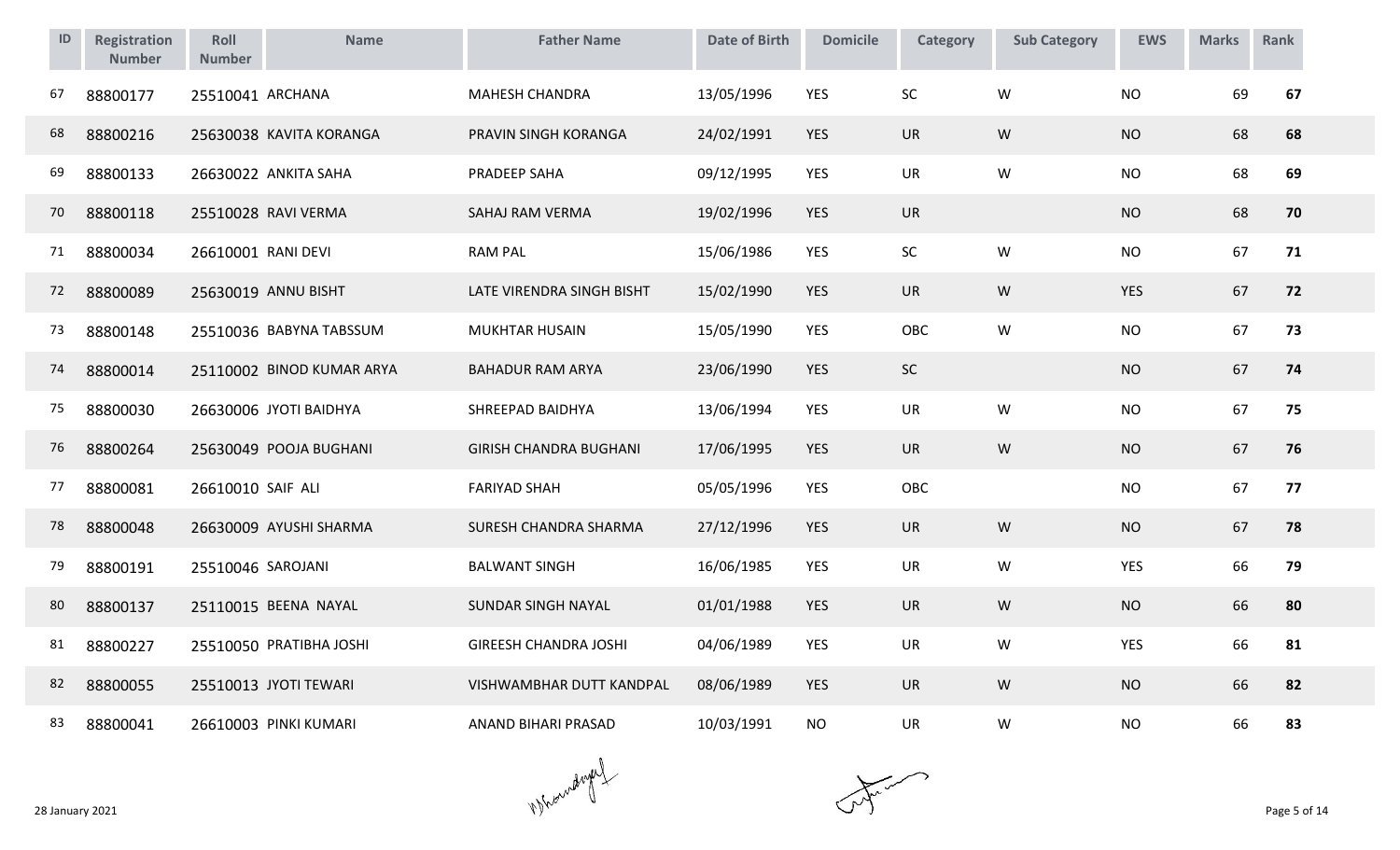| ID  | <b>Registration</b><br><b>Number</b> | Roll<br><b>Number</b> | <b>Name</b>                     | <b>Father Name</b>         | <b>Date of Birth</b> | <b>Domicile</b> | Category   | <b>Sub Category</b> | <b>EWS</b> | <b>Marks</b> | Rank |
|-----|--------------------------------------|-----------------------|---------------------------------|----------------------------|----------------------|-----------------|------------|---------------------|------------|--------------|------|
| 84  | 88800158                             |                       | 25630025 BHUMIKA BOHRA          | <b>BALWANT SINGH BOHRA</b> | 15/06/1991           | <b>YES</b>      | <b>UR</b>  | W                   | <b>NO</b>  | 66           | 84   |
| 85  | 88800179                             |                       | 26630025 AMBULATA               | SUBHASH CHANDRA MOURYA     | 14/09/1991           | <b>YES</b>      | OBC        | W                   | <b>NO</b>  | 66           | 85   |
| 86  | 88800162                             |                       | 25630026 ANJALI BISHT           | <b>KESHER SINGH</b>        | 12/12/1992           | <b>YES</b>      | <b>UR</b>  | W                   | <b>NO</b>  | 66           | 86   |
| 87  | 88800211                             |                       | 26630030 MANJU MISHRA           | SATYA PRAKASH MISHRA       | 06/02/1995           | <b>YES</b>      | <b>UR</b>  | W                   | <b>NO</b>  | 66           | 87   |
| 88  | 88800255                             |                       | 25510059 LAVSHIKHA              | <b>BAHADUR RAM ARYA</b>    | 17/02/1995           | <b>YES</b>      | <b>SC</b>  | W                   | <b>NO</b>  | 66           | 88   |
| 89  | 88800100                             |                       | 25110009 GAURAV CHANDRA DWIVEDI | <b>GOKULANAND DWIVEDI</b>  | 02/07/1995           | YES             | OBC        |                     | <b>NO</b>  | 66           | 89   |
| 90  | 88800092                             | 26630012 PREKSHA      |                                 | <b>HARINAM SINGH</b>       | 07/07/1995           | <b>YES</b>      | <b>UR</b>  | W                   | <b>YES</b> | 66           | 90   |
| 91  | 88800229                             |                       | 25630042 AKANKSHA               | <b>MANOJ KUMAR</b>         | 08/06/1996           | <b>YES</b>      | OBC        | W                   | <b>NO</b>  | 66           | 91   |
| 92  | 88800047                             |                       | 25130003 HARSHITA PANT          | JEEWAN CHANDRA PANT        | 23/10/1997           | <b>YES</b>      | <b>UR</b>  | W                   | <b>NO</b>  | 66           | 92   |
| 93  | 88800189                             |                       | 25510045 HEMANSHI VERMA         | <b>JAGDISH LAL VERMA</b>   | 28/12/1981           | <b>YES</b>      | OBC        | W                   | <b>NO</b>  | 65           | 93   |
| 94  | 88800215                             |                       | 25630037 VAZEEHA ZABI           | MOHAMMAD USMAN             | 15/01/1990           | <b>YES</b>      | <b>OBC</b> | W                   | <b>NO</b>  | 65           | 94   |
| 95  | 88800155                             |                       | 25510037 SONAM SONKAR           | <b>BANWARI LAL SONKAR</b>  | 09/08/1991           | <b>YES</b>      | SC         | W                   | <b>NO</b>  | 65           | 95   |
| 96  | 88800027                             |                       | 25510005 UMI SHARMA             | <b>G P SHARMA</b>          | 02/10/1991           | <b>YES</b>      | <b>UR</b>  | W                   | <b>NO</b>  | 65           | 96   |
| 97  | 88800202                             |                       | 25130013 KANCHAN TIWARI         | <b>GOPAL DUTT TIWARI</b>   | 10/09/1992           | <b>YES</b>      | <b>UR</b>  | W                   | <b>NO</b>  | 65           | 97   |
| 98  | 88800130                             | 26630021 ANEETA       |                                 | MURAHU MAURYA              | 02/08/1994           | <b>YES</b>      | OBC        | W                   | <b>NO</b>  | 65           | 98   |
| 99  | 88800245                             |                       | 26630036 MEENAKSHI              | <b>VIJAY PAL SINGH</b>     | 08/07/1996           | <b>YES</b>      | <b>UR</b>  | W                   | <b>NO</b>  | 65           | 99   |
| 100 | 88800223                             |                       | 26610030 BAIJYANTI CHAND        | <b>HARSHBHADUR CHAND</b>   | 18/03/1986           | <b>YES</b>      | OBC        | W                   | <b>NO</b>  | 64           | 100  |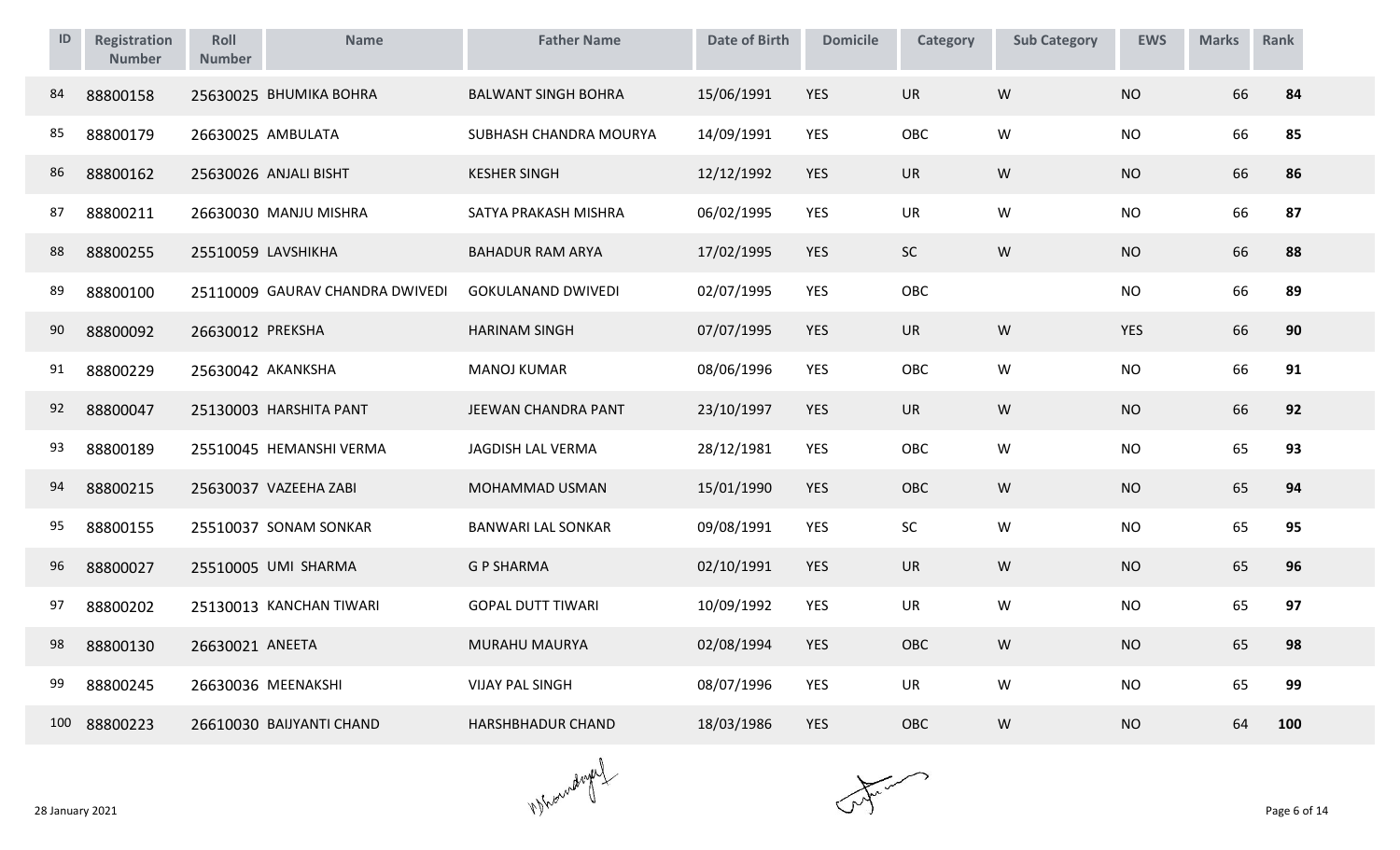| ID  | Registration<br><b>Number</b> | Roll<br><b>Number</b> | <b>Name</b>                  | <b>Father Name</b>        | <b>Date of Birth</b> | <b>Domicile</b> | Category  | <b>Sub Category</b> | <b>EWS</b> | <b>Marks</b> | Rank |
|-----|-------------------------------|-----------------------|------------------------------|---------------------------|----------------------|-----------------|-----------|---------------------|------------|--------------|------|
| 101 | 88800156                      |                       | 26620004 SUSHANT SIKDAR      | <b>JAGDISH SIKDAR</b>     | 12/05/1987           | <b>YES</b>      | <b>UR</b> |                     | <b>NO</b>  | 64           | 101  |
| 102 | 88800252                      |                       | 25110025 DHANA KARKI         | <b>VIR SINGH</b>          | 15/06/1988           | <b>YES</b>      | <b>UR</b> | W                   | <b>NO</b>  | 64           | 102  |
| 103 | 88800085                      |                       | 25510021 KM KAVITA           | <b>BARU SINGH</b>         | 05/01/1989           | <b>NO</b>       | <b>UR</b> | W                   | <b>NO</b>  | 64           | 103  |
| 104 | 88800145                      |                       | 25520006 KAMNI DEVI          | <b>ANIL KUMAR</b>         | 09/07/1992           | <b>YES</b>      | OBC       | W                   | <b>NO</b>  | 64           | 104  |
| 105 | 88800166                      | 26620007 SWATI        |                              | <b>KRISHNPAL SINGH</b>    | 20/07/1996           | YES             | UR        | W                   | <b>NO</b>  | 64           | 105  |
| 106 | 88800209                      | 25630035 AVANISH      |                              | SHAMBHOO NATH             | 08/03/1997           | <b>YES</b>      | UR        |                     | <b>NO</b>  | 64           | 106  |
| 107 | 88800114                      |                       | 26630017 SUNAYANA JAISHWAL   | MADAN MOHAN JAISHWAL      | 07/06/1988           | <b>YES</b>      | UR        | W                   | YES        | 63           | 107  |
| 108 | 88800107                      |                       | 26610014 AMITANSHU           | WISHWA MITRA SHASTRI      | 11/06/1988           | <b>YES</b>      | <b>UR</b> | PH                  | <b>NO</b>  | 63           | 108  |
| 109 | 88800164                      |                       | 25630028 PARUL SHAH          | <b>NOMI PRASAD</b>        | 15/06/1990           | YES             | OBC       | W                   | <b>NO</b>  | 63           | 109  |
| 110 | 88800225                      |                       | 25630041 NAZIFA NOOR         | MUSHAHID ALI KHAN         | 29/06/1992           | <b>YES</b>      | <b>UR</b> | W                   | <b>NO</b>  | 63           | 110  |
| 111 | 88800067                      | 25510016 POOJA        |                              | <b>SHIV KUMAR</b>         | 04/05/1994           | <b>YES</b>      | ST        | W                   | <b>NO</b>  | 63           | 111  |
| 112 | 88800098                      |                       | 25520002 HEMANT GAIN         | <b>NEPAL GAIN</b>         | 08/06/1994           | <b>YES</b>      | UR        |                     | <b>NO</b>  | 63           | 112  |
| 113 | 88800049                      |                       | 25510011 ARTI RAYPA          | <b>JAMAN SINGH RAYPA</b>  | 01/07/1994           | YES             | ST        | W                   | <b>NO</b>  | 63           | 113  |
| 114 | 88800063                      |                       | 25510015 NEHA RAWAT          | <b>GOVIND SINGH RAWAT</b> | 26/05/1995           | <b>YES</b>      | <b>UR</b> | ${\sf W}$           | <b>NO</b>  | 63           | 114  |
| 115 | 88800199                      | 26610026 KAVITA       |                              | RAMESH PRASAD             | 05/07/1995           | <b>YES</b>      | $\sf SC$  | W                   | <b>NO</b>  | 63           | 115  |
| 116 | 88800124                      |                       | 26630019 SONALI ANEJA        | <b>VINOD ANEJA</b>        | 28/08/1995           | <b>YES</b>      | <b>UR</b> | ${\sf W}$           | <b>NO</b>  | 63           | 116  |
| 117 | 88800074                      |                       | 25110004 KRISHAN SINGH DHAMI | PREM SINGH                | 08/02/1996           | <b>YES</b>      | OBC       |                     | <b>NO</b>  | 63           | 117  |

 $\mathcal{N}$  and  $\mathcal{N}$  are 7 of 14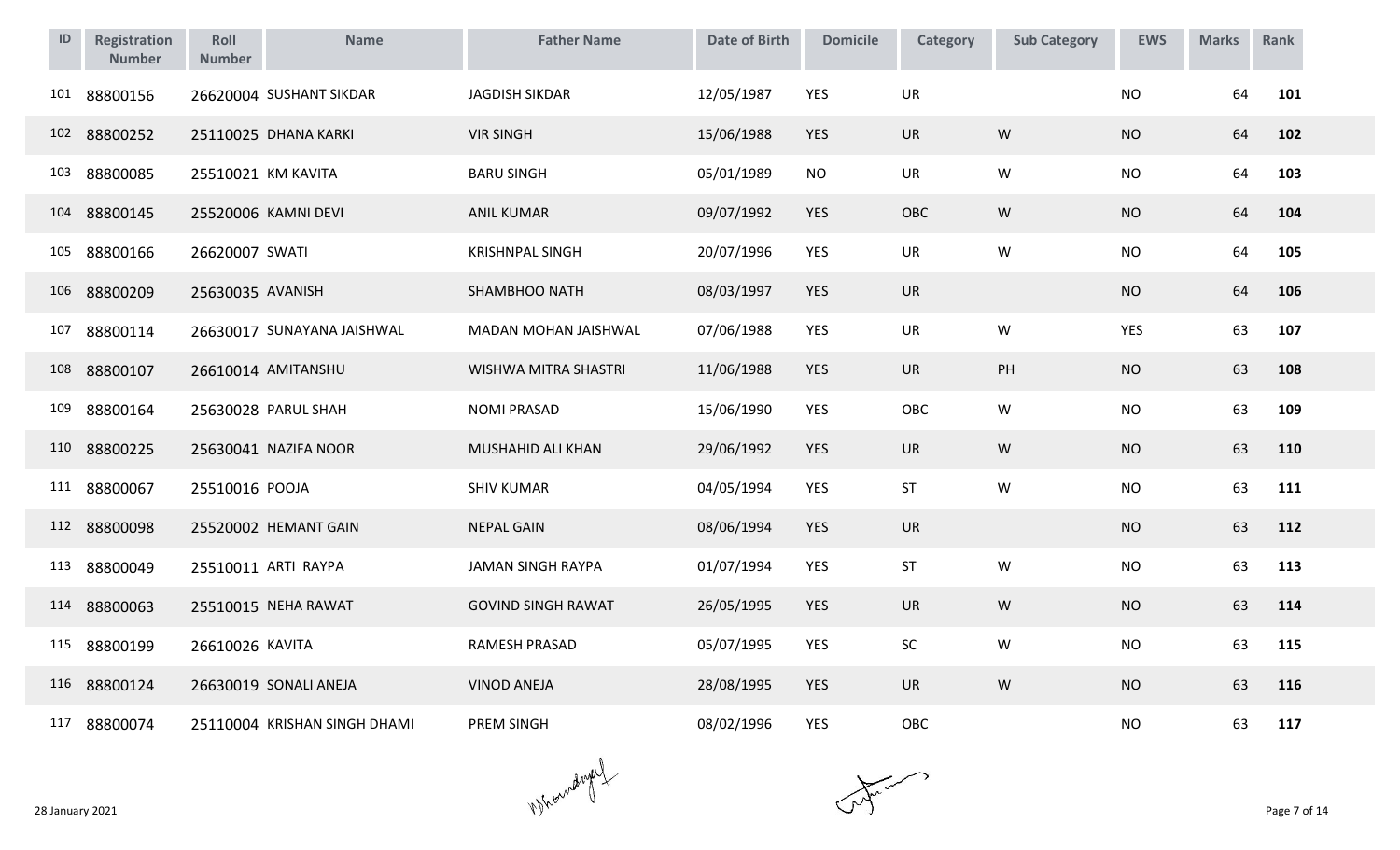| ID  | Registration<br><b>Number</b> | Roll<br><b>Number</b> | <b>Name</b>                | <b>Father Name</b>          | <b>Date of Birth</b> | <b>Domicile</b> | Category   | <b>Sub Category</b> | <b>EWS</b> | <b>Marks</b> | Rank |
|-----|-------------------------------|-----------------------|----------------------------|-----------------------------|----------------------|-----------------|------------|---------------------|------------|--------------|------|
| 118 | 88800222                      |                       | 25630040 MANISHA JOSHI     | <b>GIRISH CHANDRA JOSHI</b> | 05/04/1996           | <b>YES</b>      | <b>UR</b>  | W                   | <b>NO</b>  | 63           | 118  |
| 119 | 88800119                      |                       | 25510029 PRIYANKA MEHRA    | <b>UMED SINGH BISHT</b>     | 04/05/1985           | YES             | UR         | W                   | <b>NO</b>  | 62           | 119  |
| 120 | 88800206                      |                       | 25130014 NAMRATA SAH       | <b>KAILASH SAH</b>          | 07/02/1987           | <b>YES</b>      | <b>UR</b>  | W                   | <b>NO</b>  | 62           | 120  |
| 121 | 88800175                      |                       | 25630031 ASHOK KUMAR       | <b>RATAN KUMAR</b>          | 10/08/1989           | <b>NO</b>       | <b>UR</b>  |                     | <b>YES</b> | 62           | 121  |
| 122 | 88800097                      |                       | 25110008 SANJAY KUMAR      | <b>LALIT PRASAD</b>         | 03/03/1990           | <b>YES</b>      | <b>SC</b>  |                     | <b>NO</b>  | 62           | 122  |
| 123 | 88800269                      |                       | 25130017 HEMANT SINGH BORA | DHARAM SINGH BORA           | 28/10/1991           | <b>YES</b>      | <b>UR</b>  |                     | <b>YES</b> | 62           | 123  |
| 124 | 88800075                      |                       | 25510018 PREETY RINVI      | <b>CHANDAN RAM ARYA</b>     | 10/02/1993           | <b>YES</b>      | <b>SC</b>  | W                   | <b>NO</b>  | 62           | 124  |
| 125 | 88800102                      |                       | 26630013 BHAWNA RANA       | ANAND SINGH RANA            | 11/08/1993           | <b>YES</b>      | ST         | W                   | <b>NO</b>  | 62           | 125  |
| 126 | 88800260                      | 25630047 RACHANA      |                            | <b>VEER SINGH</b>           | 23/05/1994           | <b>YES</b>      | <b>OBC</b> | W                   | <b>NO</b>  | 62           | 126  |
| 127 | 88800172                      |                       | 25630029 MONIKA KUMARI     | <b>RAJESH KUMAR</b>         | 08/01/1996           | <b>YES</b>      | SC         | W                   | <b>NO</b>  | 62           | 127  |
| 128 | 88800116                      | 25510027 PRIYANKA     |                            | SANDEEP KUMAR               | 09/04/1996           | <b>YES</b>      | SC         | W                   | <b>NO</b>  | 62           | 128  |
| 129 | 88800184                      |                       | 25510043 HEMLATA SINGH     | <b>BHAGWAN PRATAP SINGH</b> | 13/10/1976           | <b>YES</b>      | <b>UR</b>  | W                   | <b>NO</b>  | 61           | 129  |
| 130 | 88800073                      |                       | 25510017 GAURAV BELVAL     | SURESH CHANDRA BELVAL       | 01/11/1983           | <b>YES</b>      | <b>UR</b>  |                     | <b>NO</b>  | 61           | 130  |
| 131 | 88800101                      |                       | 25510025 RAM KRISHN ARYA   | <b>MOHAN CHANDRA</b>        | 05/05/1988           | <b>YES</b>      | SC         |                     | <b>NO</b>  | 61           | 131  |
| 132 | 88800218                      | 25630039 POOJA        |                            | <b>INDAL SINGH RANA</b>     | 09/10/1989           | <b>YES</b>      | ST         | W                   | <b>NO</b>  | 61           | 132  |
| 133 | 88800141                      | 26610017 ANUPAM       |                            | <b>MEVA RAM</b>             | 15/09/1991           | YES             | SC         | W                   | <b>NO</b>  | 61           | 133  |
| 134 | 88800123                      |                       | 25510031 KAMALA KORANGA    | <b>HUKUM SINGH</b>          | 30/10/1992           | <b>YES</b>      | <b>UR</b>  | W                   | <b>YES</b> | 61           | 134  |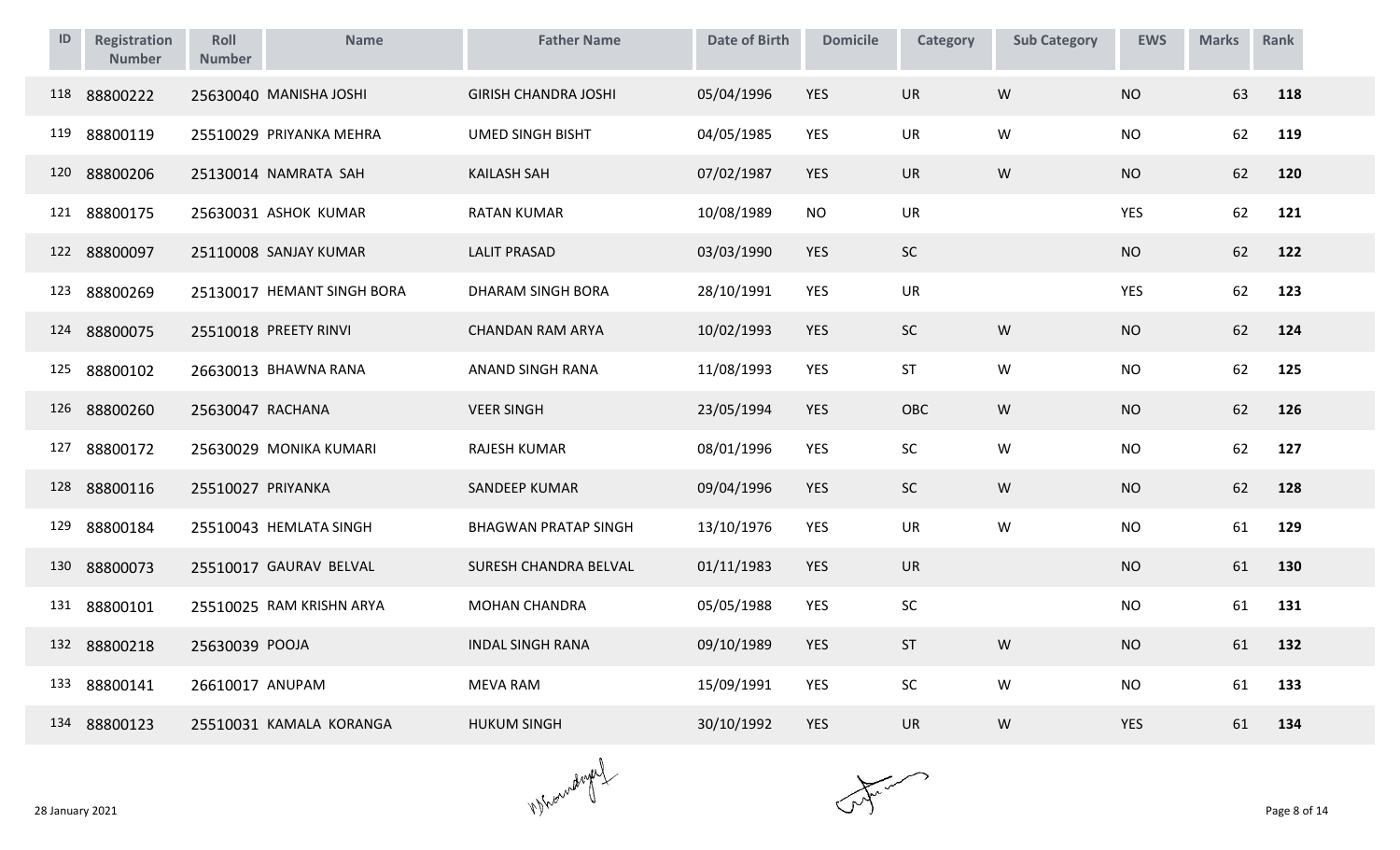| ID  | <b>Registration</b><br><b>Number</b> | Roll<br><b>Number</b> | <b>Name</b>               | <b>Father Name</b>         | <b>Date of Birth</b> | <b>Domicile</b> | Category   | <b>Sub Category</b> | <b>EWS</b> | <b>Marks</b> | Rank |
|-----|--------------------------------------|-----------------------|---------------------------|----------------------------|----------------------|-----------------|------------|---------------------|------------|--------------|------|
| 135 | 88800128                             |                       | 25110012 POOJA RAWAT      | <b>NANDAN SINGH LUNTHI</b> | 25/06/1993           | <b>YES</b>      | <b>UR</b>  | W                   | <b>NO</b>  | 61           | 135  |
| 136 | 88800024                             | 26630005 SMT ANJU     |                           | <b>RAJ KUMAR</b>           | 08/11/1994           | <b>YES</b>      | <b>OBC</b> | W                   | <b>NO</b>  | 61           | 136  |
| 137 | 88800207                             |                       | 26610028 ROHIT KUMAR      | <b>RAM AVTAR SINGH</b>     | 15/06/1995           | YES             | SC         |                     | <b>NO</b>  | 61           | 137  |
| 138 | 88800042                             |                       | 25630011 MAMTA KHAMPA     | <b>BHOOP SINGH KHAMPA</b>  | 02/06/1996           | <b>YES</b>      | ST         | W                   | <b>NO</b>  | 61           | 138  |
| 139 | 88800072                             |                       | 26610008 RICHA CHAUHAN    | <b>VIRENDRA SINGH</b>      | 08/08/1998           | YES             | <b>UR</b>  | W                   | <b>NO</b>  | 61           | 139  |
| 140 | 88800232                             |                       | 26630034 DEEPIKA BHANDARI | <b>GOPAL DUTT TIWARI</b>   | 10/05/1983           | <b>YES</b>      | <b>UR</b>  | W                   | <b>NO</b>  | 60           | 140  |
| 141 | 88800263                             |                       | 25630048 VANDANA BISHT    | <b>G S RAWAT</b>           | 29/07/1996           | YES             | <b>UR</b>  | W                   | <b>NO</b>  | 60           | 141  |
| 142 | 88800099                             |                       | 25630020 CHANDRA MEHTA    | HIMMAT SINGH MEHTA         | 15/08/1997           | <b>YES</b>      | <b>UR</b>  | W                   | <b>NO</b>  | 60           | 142  |
| 143 | 88800065                             |                       | 26610005 SHILPI RANI      | SABHANAND GIRI             | 10/03/1987           | YES             | OBC        | W                   | <b>NO</b>  | 59           | 143  |
| 144 | 88800178                             |                       | 26620008 ESHAN THAKRAL    | <b>RATAN THAKRAL</b>       | 24/02/1989           | <b>NO</b>       | <b>UR</b>  |                     | <b>NO</b>  | 59           | 144  |
| 145 | 88800186                             |                       | 25510044 RAKHI BISHT      | MILAP SINGH BISHT          | 15/06/1990           | YES             | UR         | W                   | <b>NO</b>  | 59           | 145  |
| 146 | 88800210                             |                       | 25510048 SHASHIKANT OJHA  | MAHANAND OJHA              | 01/07/1993           | <b>YES</b>      | <b>UR</b>  |                     | <b>NO</b>  | 59           | 146  |
| 147 | 88800005                             | 25510001 KM POOJA     |                           | <b>MANOJ KUMAR</b>         | 07/07/1993           | YES             | SC         | W                   | <b>NO</b>  | 59           | 147  |
| 148 | 88800212                             | 26630031 NISHA        |                           | SATYA PRAKASH MISHRA       | 11/06/1996           | <b>YES</b>      | <b>UR</b>  | ${\sf W}$           | <b>NO</b>  | 59           | 148  |
| 149 | 88800121                             |                       | 26630018 RASHMI PAL       | <b>DEVENDRA PAL</b>        | 02/07/1996           | <b>YES</b>      | <b>UR</b>  | W                   | <b>NO</b>  | 59           | 149  |
| 150 | 88800160                             |                       | 26620005 RAKHI JOSHI      | <b>TARUN KUMAR JOSHI</b>   | 21/08/1996           | <b>YES</b>      | UR         | W                   | <b>NO</b>  | 59           | 150  |
| 151 | 88800104                             |                       | 25520003 NAVPRATAP YADAV  | NARESH PAL SINGH YADAV     | 22/05/1999           | YES             | <b>UR</b>  |                     | <b>NO</b>  | 59           | 151  |

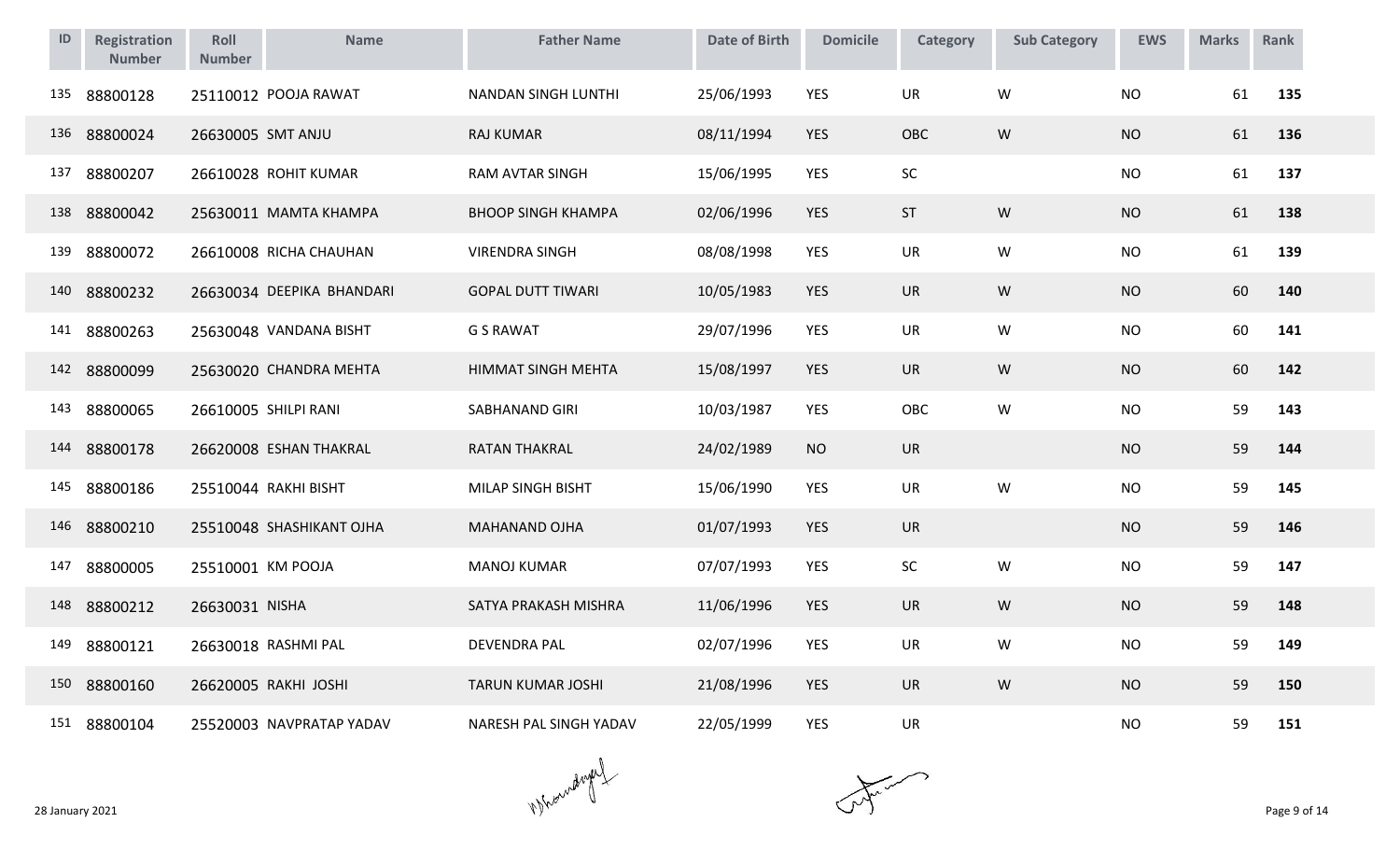| ID  | <b>Registration</b><br><b>Number</b> | Roll<br><b>Number</b> | <b>Name</b>                 | <b>Father Name</b>          | <b>Date of Birth</b> | <b>Domicile</b> | Category  | <b>Sub Category</b> | <b>EWS</b> | <b>Marks</b> | Rank |
|-----|--------------------------------------|-----------------------|-----------------------------|-----------------------------|----------------------|-----------------|-----------|---------------------|------------|--------------|------|
| 152 | 88800147                             |                       | 26610019 SHABANA HUSAIN     | <b>MAKHDOOM HUSAIN</b>      | 30/06/1987           | <b>YES</b>      | OBC       | W                   | <b>NO</b>  | 58           | 152  |
| 153 | 88800161                             |                       | 26610021 KAMAR JAHAN        | <b>NAVI HUSSAN</b>          | 30/12/1988           | <b>YES</b>      | OBC       | W                   | <b>NO</b>  | 58           | 153  |
| 154 | 88800031                             |                       | 25630008 KM GEETANJALI      | <b>GOPAL RAM</b>            | 29/05/1993           | <b>YES</b>      | <b>SC</b> | W                   | <b>NO</b>  | 58           | 154  |
| 155 | 88800182                             |                       | 25110021 MANOJ KUMAR PANDEY | <b>BHASKAR ANAND PANDEY</b> | 25/06/1994           | <b>YES</b>      | UR        |                     | <b>NO</b>  | 58           | 155  |
| 156 | 88800082                             |                       | 25510020 PRIYANKA ARYA      | HARISH CHANDRA ARYA         | 14/09/1994           | <b>YES</b>      | <b>SC</b> | W                   | <b>NO</b>  | 58           | 156  |
| 157 | 88800035                             |                       | 25510007 DAMYANTI MANRAL    | PURAN PRAKASH SINGH MANRAL  | 02/08/1996           | <b>YES</b>      | <b>UR</b> | W                   | <b>NO</b>  | 58           | 157  |
| 158 | 88800266                             |                       | 26620010 MONIKA BHAKUNI     | SHIVPAL SINGH BHAKUNI       | 01/09/1996           | <b>YES</b>      | <b>UR</b> | W                   | <b>NO</b>  | 58           | 158  |
| 159 | 88800203                             | 26610027 RASHMI       |                             | <b>BEER SINGH</b>           | 15/08/1997           | <b>YES</b>      | <b>UR</b> | W                   | <b>NO</b>  | 58           | 159  |
| 160 | 88800039                             |                       | 26610002 PRAKRITI TAMTA     | JEEWAN RAM TAMTA            | 21/10/1987           | <b>YES</b>      | SC        | W                   | <b>NO</b>  | 57           | 160  |
| 161 | 88800167                             |                       | 25110017 RENUKA RAWAL       | RUDRA SINGH RAWAL           | 14/10/1988           | <b>YES</b>      | <b>UR</b> | W                   | <b>NO</b>  | 57           | 161  |
| 162 | 88800108                             |                       | 26630015 RUBY SINGH         | SHISHU PAL SINGH            | 01/01/1993           | <b>YES</b>      | <b>SC</b> | W                   | <b>NO</b>  | 57           | 162  |
| 163 | 88800259                             |                       | 25510060 SAKSHI KADHEWAL    | <b>HARIOM SINGH</b>         | 27/03/1993           | <b>YES</b>      | <b>UR</b> | W                   | <b>NO</b>  | 57           | 163  |
| 164 | 88800043                             |                       | 26630008 HIMANSHI JOSHI     | NAVEEN CHANDRA JOSHI        | 04/08/1994           | <b>YES</b>      | <b>UR</b> | W                   | <b>NO</b>  | 57           | 164  |
| 165 | 88800214                             |                       | 26630032 REENA KAUR         | <b>JAGDISH SINGH</b>        | 30/04/1996           | <b>YES</b>      | OBC       | W                   | <b>NO</b>  | 57           | 165  |
| 166 | 88800234                             |                       | 25510053 UMA ADHIKARI       | RAJENDRA SINGH ADHIKARI     | 30/09/1996           | <b>YES</b>      | <b>UR</b> | W                   | <b>NO</b>  | 57           | 166  |
| 167 | 88800183                             |                       | 25510042 POONAM BISHT       | MILAP SINGH BISHT           | 05/01/1985           | <b>YES</b>      | UR        | W                   | <b>NO</b>  | 56           | 167  |
| 168 | 88800056                             |                       | 26610004 SARITA SINGH       | <b>SHIV KUMAR SINGH</b>     | 12/04/1985           | <b>YES</b>      | <b>UR</b> | W                   | <b>NO</b>  | 56           | 168  |

 $\mathcal{N}$  and  $\mathcal{N}$  are 10 of 14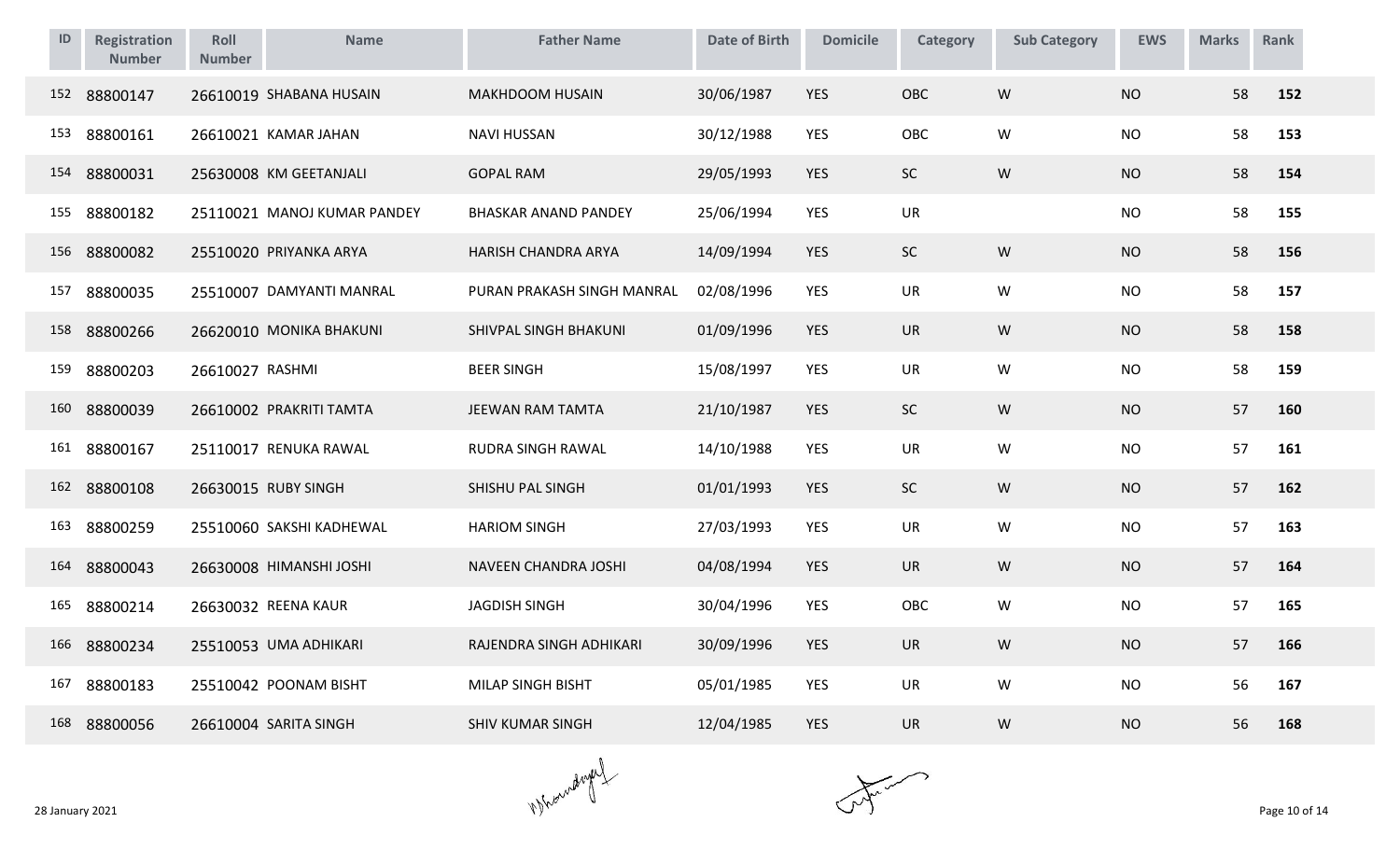| ID  | Registration<br><b>Number</b> | Roll<br><b>Number</b> | <b>Name</b>                | <b>Father Name</b>         | <b>Date of Birth</b> | <b>Domicile</b> | <b>Category</b> | <b>Sub Category</b> | <b>EWS</b> | <b>Marks</b> | Rank |
|-----|-------------------------------|-----------------------|----------------------------|----------------------------|----------------------|-----------------|-----------------|---------------------|------------|--------------|------|
| 169 | 88800140                      |                       | 25510034 MEENAKSHI CHANDRA | <b>MOHAN CHANDRA</b>       | 20/10/1989           | <b>YES</b>      | SC              | W                   | <b>NO</b>  | 56           | 169  |
| 170 | 88800200                      |                       | 26630029 MANISH KUMAR      | <b>SHER SINGH</b>          | 10/06/1991           | <b>YES</b>      | SC              |                     | <b>NO</b>  | 56           | 170  |
| 171 | 88800235                      |                       | 25630043 BHAWNA YADAV      | <b>RAM TIRATH YADAV</b>    | 21/05/1992           | <b>YES</b>      | <b>OBC</b>      | W                   | <b>NO</b>  | 56           | 171  |
| 172 | 88800144                      |                       | 25510035 SAYYED FAIZ MIAN  | <b>ZAFAR MIAN</b>          | 29/07/1992           | <b>YES</b>      | <b>UR</b>       |                     | <b>NO</b>  | 56           | 172  |
| 173 | 88800096                      |                       | 25510024 PREETI DEVI       | <b>BHAGWAN DAS</b>         | 20/06/1993           | <b>YES</b>      | SC              | W                   | <b>NO</b>  | 56           | 173  |
| 174 | 88800243                      | 25630046 MONU         |                            | <b>SHAMSHER SINGH</b>      | 10/05/1994           | <b>YES</b>      | <b>SC</b>       |                     | <b>NO</b>  | 56           | 174  |
| 175 | 88800122                      |                       | 25110011 KOPAL PATHAK      | <b>ANAND PATHAK</b>        | 31/08/1994           | YES             | <b>UR</b>       | W                   | <b>NO</b>  | 56           | 175  |
| 176 | 88800236                      |                       | 26630035 DEEPIKA KAMBOJ    | <b>DUNEE CHAND</b>         | 03/06/1996           | YES             | OBC             | W                   | <b>NO</b>  | 56           | 176  |
| 177 | 88800090                      |                       | 26630011 VIRENDRA GUPTA    | <b>VIJAY PRAKASH GUPTA</b> | 13/06/1996           | <b>YES</b>      | OBC             |                     | <b>NO</b>  | 56           | 177  |
| 178 | 88800168                      |                       | 25110018 BHAWANA MEHRA     | <b>VISHAN SINGH MEHRA</b>  | 06/07/1996           | <b>YES</b>      | <b>UR</b>       | W                   | <b>NO</b>  | 56           | 178  |
| 179 | 88800174                      |                       | 25630030 CHARU POKHARIYA   | PREM KUMAR POKHARIYA       | 27/07/1997           | <b>YES</b>      | <b>UR</b>       | W                   | <b>NO</b>  | 56           | 179  |
| 180 | 88800079                      |                       | 26630010 ANSHUL VERMA      | <b>SUNIL KUMAR</b>         | 04/06/1992           | <b>YES</b>      | <b>OBC</b>      | W                   | <b>NO</b>  | 55           | 180  |
| 181 | 88800213                      |                       | 25630036 MEGHA VERMA       | <b>SK VERMA</b>            | 27/01/1996           | <b>YES</b>      | OBC             | W                   | <b>NO</b>  | 55           | 181  |
| 182 | 88800268                      |                       | 26610036 ATHAR AALAM       | <b>MEHRE AALAM</b>         | 15/07/1996           | <b>YES</b>      | OBC             |                     | <b>NO</b>  | 55           | 182  |
| 183 | 88800117                      |                       | 25630022 SHUBHI SINGH      | SHYAM KARTIK SINGH         | 03/09/1996           | <b>YES</b>      | <b>UR</b>       | W                   | <b>NO</b>  | 55           | 183  |
| 184 | 88800221                      |                       | 26620009 DIKSHA CHHABRA    | SURENDRA PAL CHHABRA       | 26/09/1996           | <b>YES</b>      | <b>UR</b>       | W                   | <b>NO</b>  | 55           | 184  |
| 185 | 88800150                      |                       | 26630023 JAIVEER SINGH     | <b>SHYAM SINGH</b>         | 05/07/1985           | <b>NO</b>       | <b>UR</b>       |                     | <b>NO</b>  | 54           | 185  |

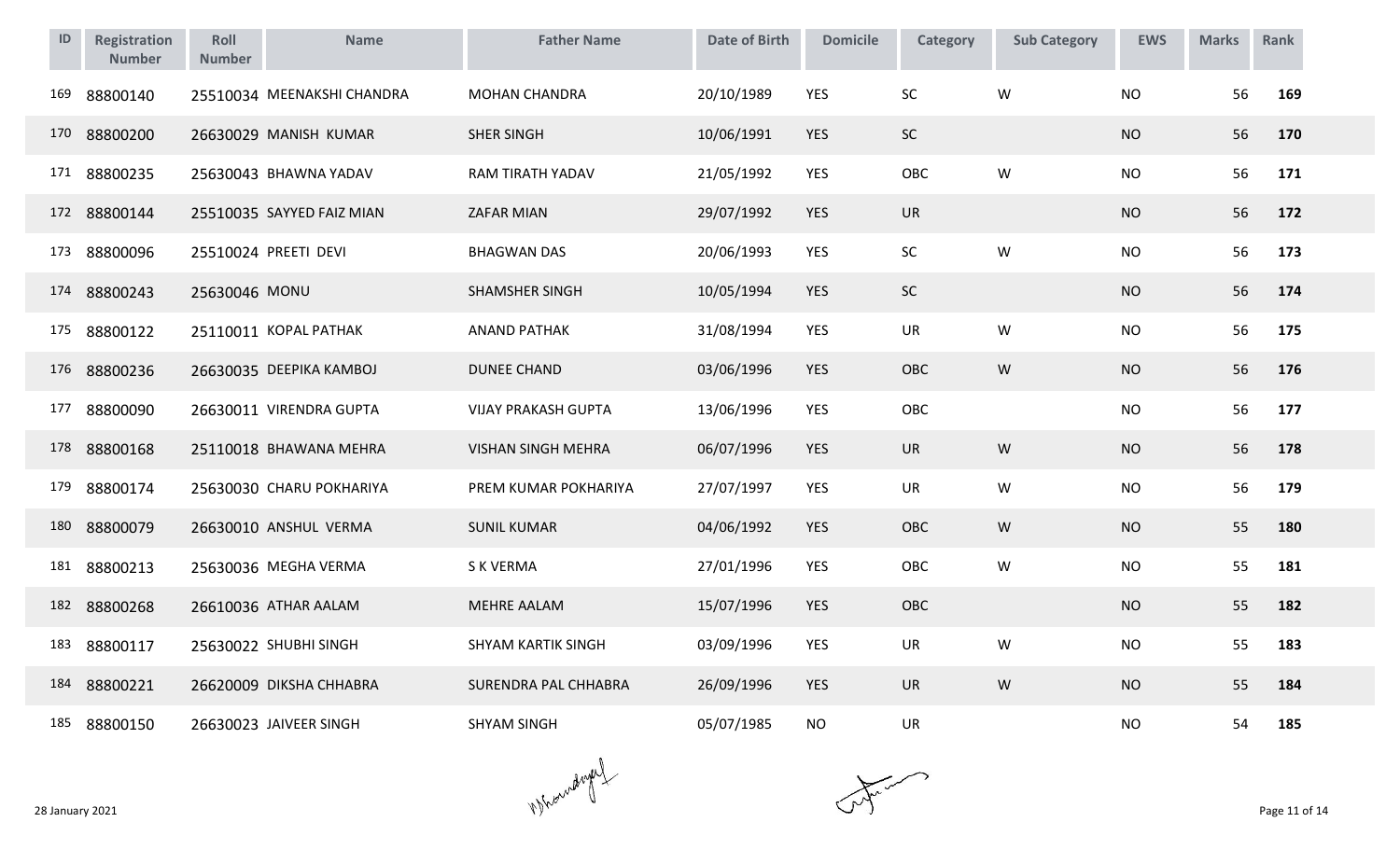| ID  | <b>Registration</b><br><b>Number</b> | Roll<br><b>Number</b> | <b>Name</b>                 | <b>Father Name</b>          | <b>Date of Birth</b> | <b>Domicile</b> | Category  | <b>Sub Category</b> | <b>EWS</b> | <b>Marks</b> | Rank |
|-----|--------------------------------------|-----------------------|-----------------------------|-----------------------------|----------------------|-----------------|-----------|---------------------|------------|--------------|------|
| 186 | 88800142                             |                       | 26610018 MONA DAS           | <b>GHANSHYAM DAS</b>        | 10/06/1994           | <b>YES</b>      | SC        | W                   | <b>NO</b>  | 54           | 186  |
| 187 | 88800173                             |                       | 25110020 DEEKSHA PANDEY     | RAJENDRA PRASAD PANDEY      | 12/03/1995           | <b>YES</b>      | UR        | W                   | <b>NO</b>  | 54           | 187  |
| 188 | 88800139                             | 26610016 LAXMI        |                             | <b>BABU LAL</b>             | 04/06/1995           | <b>YES</b>      | <b>SC</b> | W                   | <b>NO</b>  | 54           | 188  |
| 189 | 88800187                             | 26610022 MINAXI       |                             | <b>GOVIND RAM</b>           | 25/06/1995           | YES             | SC        | ${\sf W}$           | <b>NO</b>  | 54           | 189  |
| 190 | 88800012                             | 25510003 HARITA .     |                             | ANAND SINGH MUSHOLA         | 27/06/1995           | YES             | UR        | W                   | <b>NO</b>  | 54           | 190  |
| 191 | 88800091                             |                       | 26620003 AASHI VERMA        | SARVESH CHANDRA VERMA       | 22/02/1997           | YES             | OBC       | W                   | <b>NO</b>  | 54           | 191  |
| 192 | 88800022                             |                       | 25510004 BHAWANA GOSWAMI    | NANDAN NATH GOSWAMI         | 20/01/1996           | <b>YES</b>      | OBC       | W                   | <b>NO</b>  | 53           | 192  |
| 193 | 88800115                             |                       | 25510026 HARSHIT SIRALA     | KAILASH CHANDRA SIRALA      | 12/02/1997           | YES             | SC        |                     | <b>NO</b>  | 53           | 193  |
| 194 | 88800113                             |                       | 26630016 DEEPMALA ARORA     | KAMAL PRAKASH ARORA         | 12/10/1981           | <b>NO</b>       | <b>UR</b> | W                   | <b>NO</b>  | 52           | 194  |
| 195 | 88800217                             | 26610029 SHASHI       |                             | RAM AASARE LAL              | 20/03/1984           | <b>YES</b>      | SC        | W                   | <b>NO</b>  | 52           | 195  |
| 196 | 88800233                             |                       | 26610033 SOHAN SINGH RANA   | <b>BHARAT SINGH RANA</b>    | 12/02/1985           | <b>YES</b>      | ST        | PH                  | <b>NO</b>  | 52           | 196  |
| 197 | 88800038                             |                       | 25510009 ROSHNI STEPHEN     | <b>STEPHEN PETER</b>        | 02/06/1989           | <b>YES</b>      | OBC       | W                   | <b>NO</b>  | 52           | 197  |
| 198 | 88800188                             |                       | 26610023 MOHAMMAD ESRAR ALI | MOHAMMAD SHER ALI           | 05/06/1989           | <b>YES</b>      | OBC       |                     | <b>NO</b>  | 52           | 198  |
| 199 | 88800262                             |                       | 25110029 JYOTI VERMA        | <b>LALIT VERMA</b>          | 13/07/1991           | YES             | OBC       | W                   | <b>NO</b>  | 52           | 199  |
| 200 | 88800198                             |                       | 26610025 VAIDEHI PAL        | RAJENDRA KUMAR              | 16/08/1991           | <b>YES</b>      | OBC       | W                   | <b>NO</b>  | 52           | 200  |
| 201 | 88800197                             | 25510047 FARHANAZ     |                             | <b>NAMEY ALI</b>            | 02/01/1993           | <b>NO</b>       | <b>UR</b> | W                   | <b>NO</b>  | 52           | 201  |
| 202 | 88800120                             |                       | 25510030 DEEKSHA ARYA       | <b>CHANDRA PRAKASH ARYA</b> | 27/06/1993           | <b>YES</b>      | <b>SC</b> | W                   | <b>NO</b>  | 52           | 202  |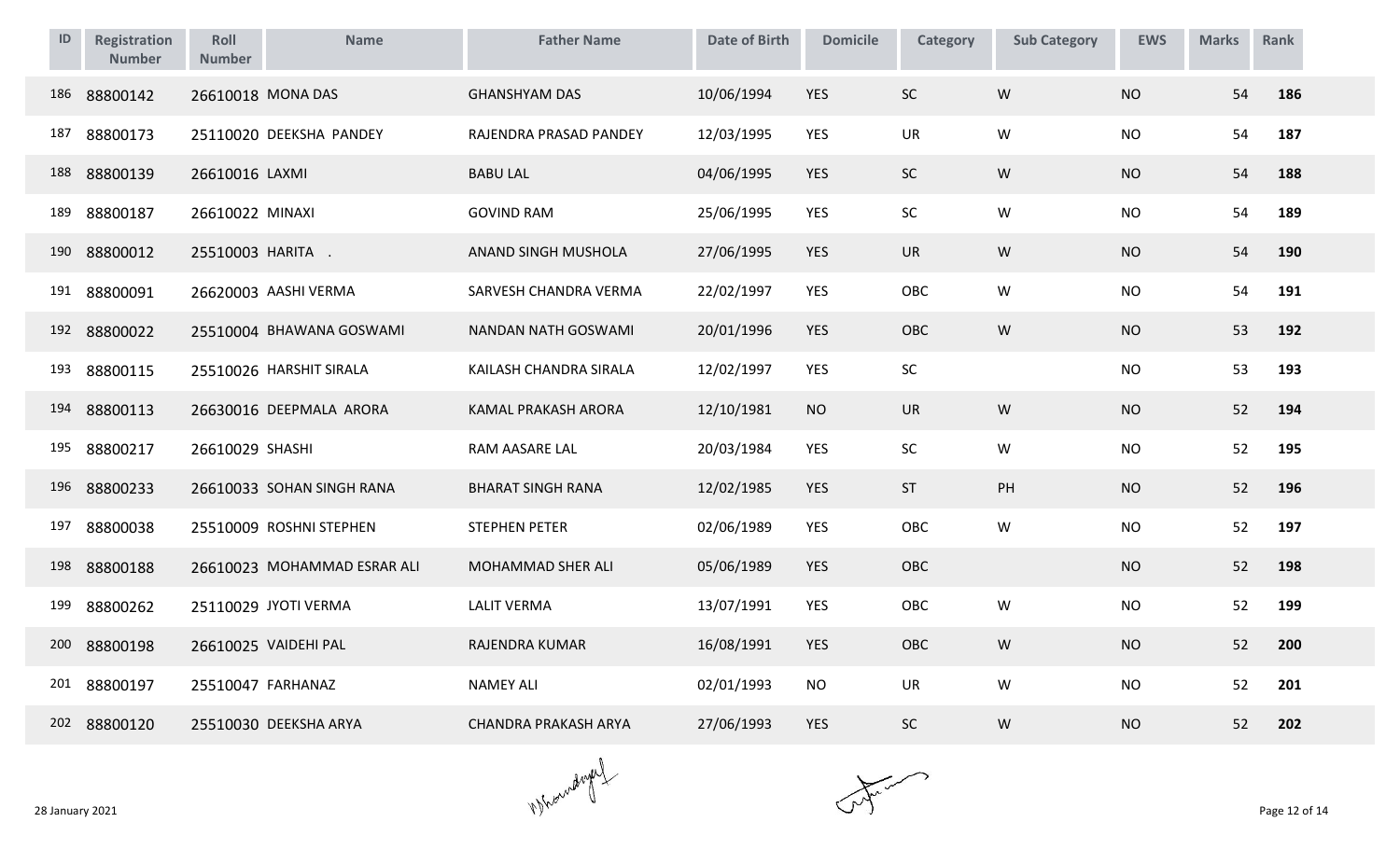| ID  | Registration<br><b>Number</b> | Roll<br><b>Number</b> | <b>Name</b>             | <b>Father Name</b>      | <b>Date of Birth</b> | <b>Domicile</b> | <b>Category</b> | <b>Sub Category</b> | <b>EWS</b> | <b>Marks</b> | Rank |
|-----|-------------------------------|-----------------------|-------------------------|-------------------------|----------------------|-----------------|-----------------|---------------------|------------|--------------|------|
| 203 | 88800131                      |                       | 25520004 JOHN K LAL     | <b>KISHORI LAL</b>      | 01/01/1994           | <b>NO</b>       | <b>UR</b>       |                     | <b>NO</b>  | 52           | 203  |
| 204 | 88800151                      |                       | 25630024 GURPAL SINGH   | <b>GURDEEP SINGH</b>    | 18/05/1996           | <b>YES</b>      | OBC             |                     | <b>NO</b>  | 52           | 204  |
| 205 | 88800242                      |                       | 26610034 RUNU SHARMA    | PARITOSH SHARMA         | 30/06/1992           | <b>YES</b>      | UR              | W                   | <b>NO</b>  | 51           | 205  |
| 206 | 88800093                      |                       | 25110006 KM MAMTA       | <b>KAUSHAL RAM</b>      | 09/06/1994           | <b>YES</b>      | <b>SC</b>       | ${\sf W}$           | <b>NO</b>  | 51           | 206  |
| 207 | 88800247                      |                       | 25110023 ANIL KUMAR     | <b>FAKIR RAM</b>        | 12/07/1989           | YES             | SC              |                     | <b>NO</b>  | 50           | 207  |
| 208 | 88800169                      | 25110019 KHILA        |                         | <b>BHUPAL SINGH</b>     | 21/05/1991           | <b>YES</b>      | <b>UR</b>       | W                   | <b>NO</b>  | 48           | 208  |
| 209 | 88800029                      |                       | 25510006 KM KAMINEE     | CHHATRAPAL              | 03/03/1992           | <b>YES</b>      | SC              | ${\mathsf W}$       | <b>NO</b>  | 48           | 209  |
|     | 210 88800015                  |                       | 26630002 HIRDYESH KUMAR | <b>NIRANJAN SINGH</b>   | 15/08/1996           | <b>YES</b>      | SC              |                     | <b>NO</b>  | 48           | 210  |
| 211 | 88800249                      |                       | 25510057 HANSA DEVI     | <b>JAGAT SINGH</b>      | 01/08/1989           | YES             | UR              | W                   | <b>NO</b>  | 47           | 211  |
| 212 | 88800026                      |                       | 25630006 KAVITA ARYA    | <b>MADAN MOHAN ARYA</b> | 30/06/1994           | <b>YES</b>      | <b>SC</b>       | W                   | <b>NO</b>  | 47           | 212  |
| 213 | 88800165                      | 26620006 STEFFI       |                         | <b>SURESH MATHEW</b>    | 05/11/1995           | <b>YES</b>      | UR              | ${\mathsf W}$       | <b>NO</b>  | 47           | 213  |
| 214 | 88800246                      |                       | 26610035 KAJAL SINGH    | <b>KAILASH SINGH</b>    | 05/01/1991           | <b>YES</b>      | <b>UR</b>       | W                   | <b>NO</b>  | 46           | 214  |
| 215 | 88800045                      |                       | 25520001 SHAILJA NEGI   | C M S NEGI              | 19/10/1992           | <b>YES</b>      | <b>UR</b>       | W/DFF               | <b>NO</b>  | 46           | 215  |
|     | 216 88800254                  | 25110026 PREMA        |                         | <b>BASANT BALLABH</b>   | 05/06/1994           | <b>YES</b>      | <b>UR</b>       | W                   | <b>NO</b>  | 46           | 216  |
| 217 | 88800176                      |                       | 25510040 MANISHA JOSHI  | TARA DUTT JOSHI         | 07/01/1996           | <b>YES</b>      | <b>UR</b>       | W                   | <b>NO</b>  | 46           | 217  |
|     | 218 88800011                  |                       | 26620001 BHUMIKA DUA    | OM PRAKASH DUA          | 27/11/1992           | YES             | <b>UR</b>       | ${\sf W}$           | <b>NO</b>  | 45           | 218  |
|     | 219 88800238                  |                       | 25510055 ANITA MAURYA   | <b>RAM SUDHAR SINGH</b> | 09/03/1993           | <b>YES</b>      | OBC             | ${\sf W}$           | <b>NO</b>  | 45           | 219  |